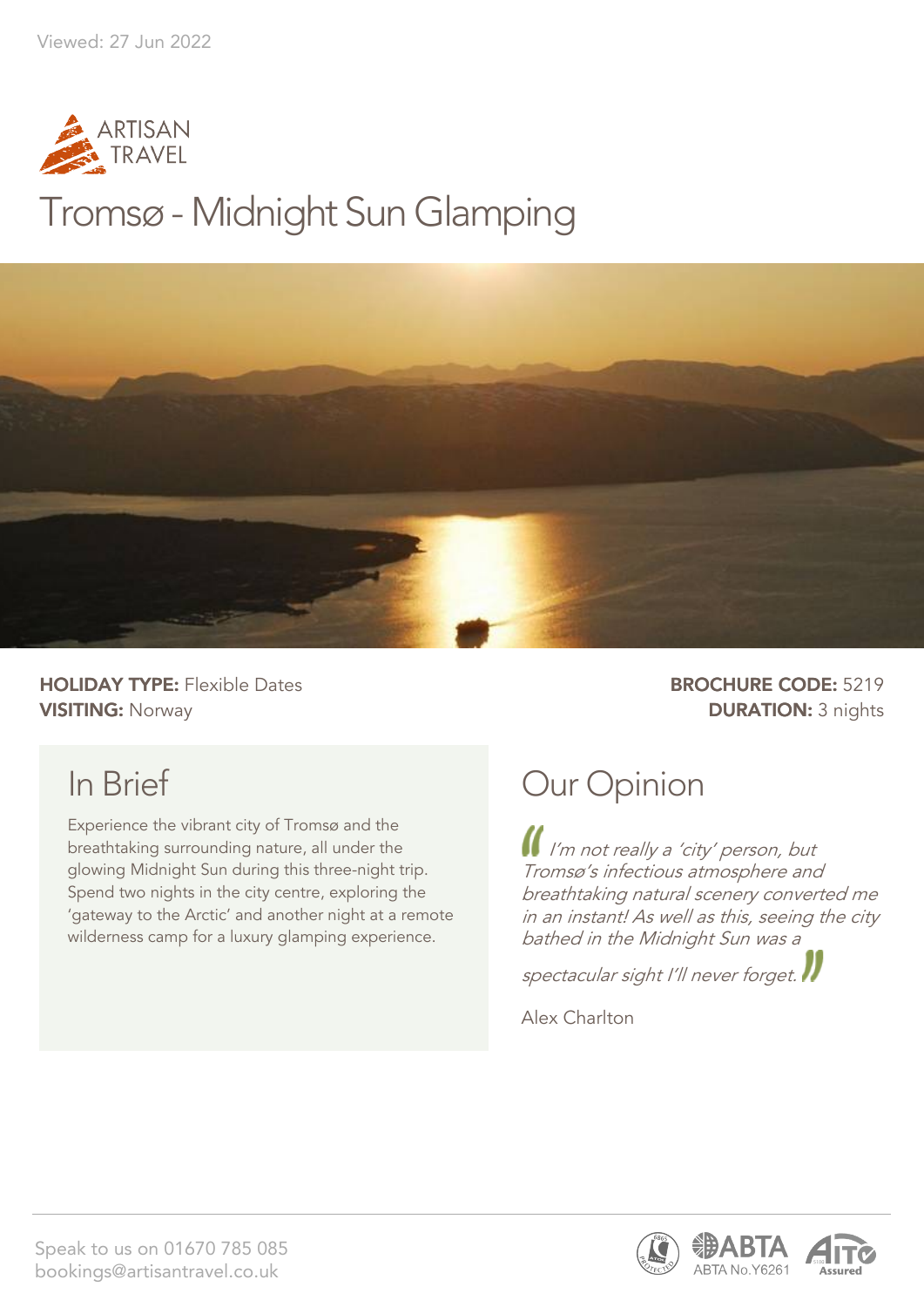

## What's included?

- Transfers: return airport transfers, return transfer from Tromsø to the camp
- Accommodation: 2 nights at Clarion Hotel The Edge in a standard double/twin room, 1 night at the Wilderness Camp North in a glamping tent
- Meals: 3 breakfasts, 1 dinner
- The following activities are included in the holiday: Midnight Sun RIB safari (the order of activities is subject to change)
- Fully qualified guides and instructors during activities

## Trip Overview

Tromsø is a famed winter destination, hailed for its Northern Lights potential but during the summer, the skies above the city are just as mesmerising, thanks to the Midnight Sun. The endless daylight during your three-night stay means you will have plenty of time to discover the stunning surrounding nature, the vibrant culture and the wonderful food on offer.

As the third-largest city in the Arctic Circle, Tromso's cultural scene has a real buzz and during the long summer days, you can expect festivals, delicious fresh and local food, and lively cafes and pubs all amongst a backdrop of breathtaking natural scenery.

Two of your nights will be spent in the heart of the city, in a prime location so that you can sample the local restaurants, explore the fascinating museums and admire the stunning nature that envelopes this vibrant city. We've included a fantastic Midnight Sun RIB safari that takes you speeding across Tromsø's surrounding waters to nearby islands and on the lookout for different wildlife species found in the area. You can also add on some brilliant Arctic activities such as trekking with huskies or sea kayaking - more details can be found in our 'Personalise' tab.

To really make the most of the stunning untouched nature found just outside of the city, you'll also spend a night on the island of Kvaløya for an unforgettable glamping experience. The luxurious tents here come equipped with cosy double/twin beds and a panoramic window to completely immerse you in the remote wilderness surroundings and the gentle light of the Midnight Sun.

For a short break that mixes exciting city life with untouched nature and a peaceful retreat, this three-

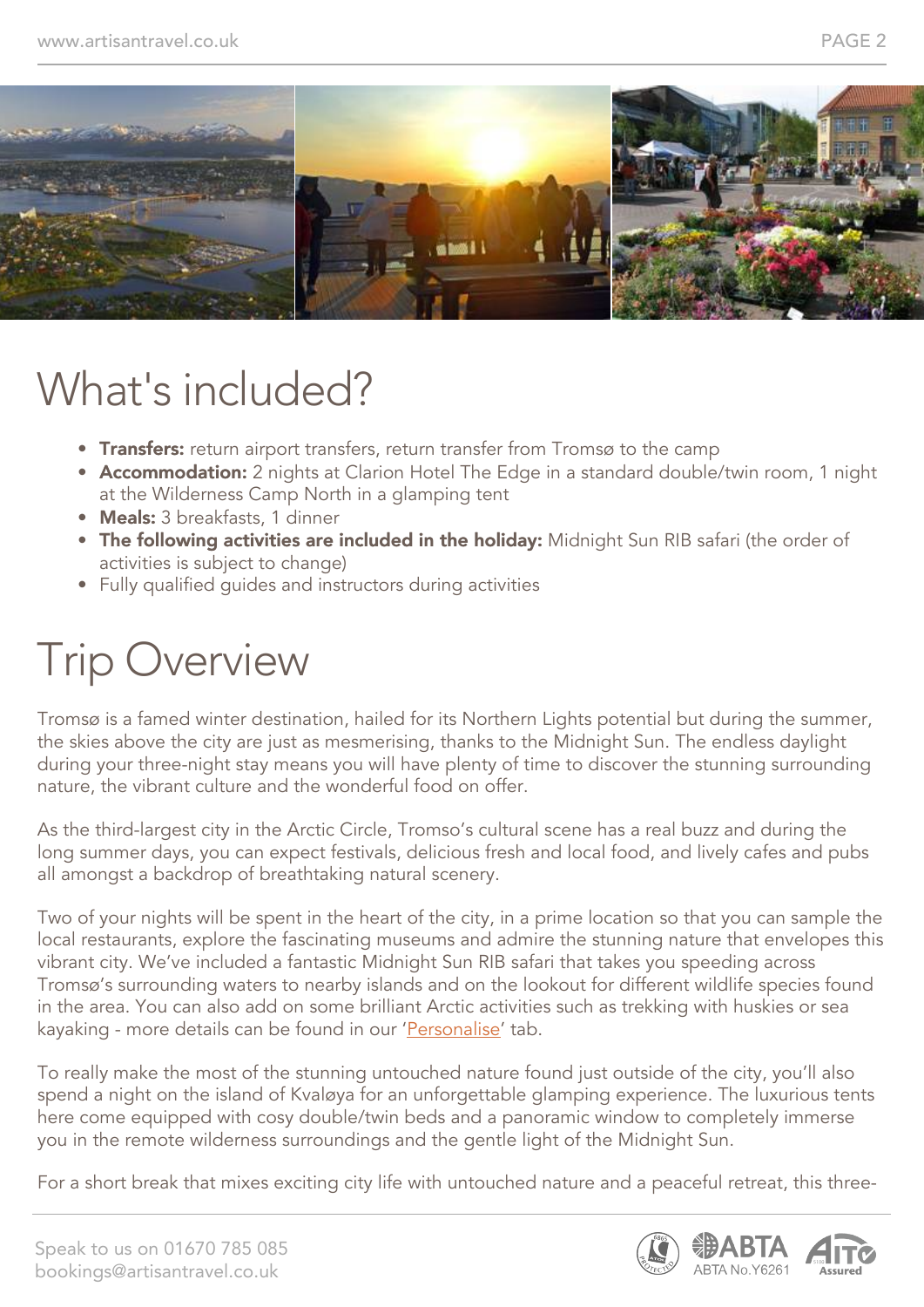night break is an all-encompassing trip to show you the best of Northern Norway.

Credit: Baard Loeken, Gaute Bruvik, Knut Hansvold, Eva Meyer Hanssen & www.nordnorge.com, Tromso Adventure, Green Gold of Norway

# Agenda

Please note the order of activities is subject to change



Following your arrival at Tromsø Airport, you will be transferred to your hotel in the city.

As you'll be staying right in the heart of Tromsø, we recommend walking to one of the many nearby restaurants to try some of the local delicacies and take in the buzz of downtown.

#### Included Meals: None



Following breakfast, you will have some free time to explore the city before transferring to the remote wilderness camp to experience the exceptional nature outside of Tromsø. You can leave your bags at the hotel as you will be picked up later in the afternoon.

You could spend the morning discovering the many attractions of the city or take a look at our optional activities found in the 'personalise' section such as hiking with huskies or sea kayaking.

This afternoon, you will walk to the pick-up point - just a short distance from your hotel - for your transfer to the beautiful island of Kvaløya, approximately 40 minutes away. Here, you will get settled into your glamping tent accommodation that is far from a typical camping experience. These luxurious structures come with a large, cosy double bed and feature panoramic windows in the roof so you can be completely immersed in the breathtaking nature. Don't worry, when you're ready to get some sleep the tents also come equipped with blinds to block out the Midnight Sun!

The camp's wilderness location is a brilliant base for hiking or you can simply enjoy being in the splendid untouched natural beauty. The camp also offers a wheeled dog sledding experience, which can be booked locally.

Tonight, make your way to the wooden cabin located in the centre of the camp to enjoy a homecooked dinner using fresh and local ingredients.

Please note, there are no showers at the camp but there is a freshwater pump.

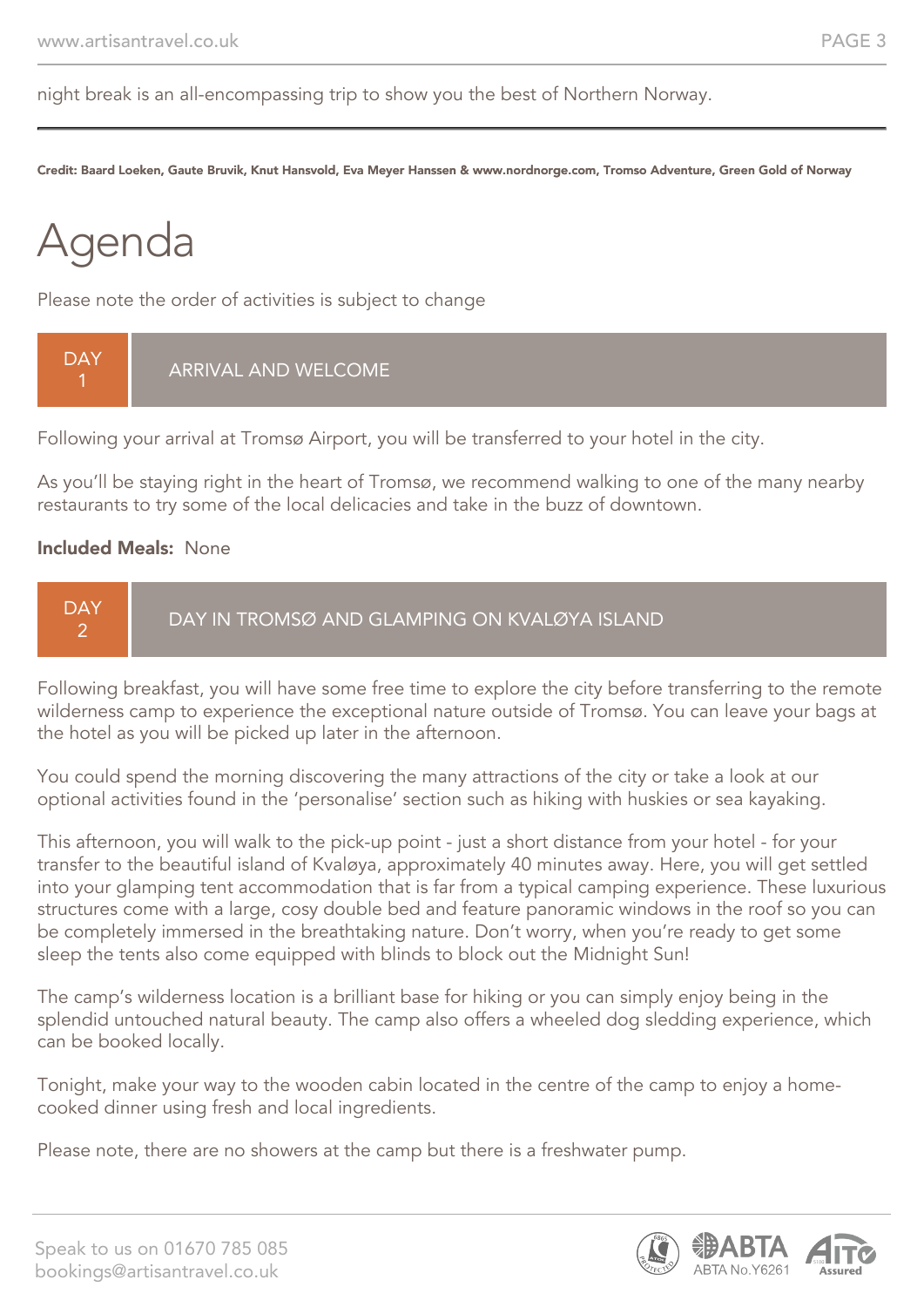#### Included Meals: Breakfast, Dinner

#### **DAY** 3

#### BACK TO TROMSØ AND MIDNIGHT SUN RIB SAFARI

This morning, enjoy breakfast around the camp and have a last look at the pristine wilderness area of Kvaløya before we transfer you back to Tromsø, where you will have the day to spend as you please before your Midnight Sun Safari. You could spend some time in the city or add on an optional Arctic activity such as a visit to a husky centre to meet the hardworking sled dogs. See our 'personalise' tab for more details. Your bags can be left at The Edge hotel, until you are able to check-in later this afternoon.

Though it is well into the evening, the sun will still be shining as you take the short walk to meet with your local guide who will give you all the equipment needed for your Midnight Sun boat safari.

Speeding along the water on a RIB (Rigid Inflatable Boat), you will visit the islands of Gåsvær, Musvær, and Risøya and look for the different wildlife found in the area including eagles, cormorants, seals and puffins! This thrilling three-hour trip is a brilliant way to make the most of the long daylight hours.

Please note, the start time of the RIB safari may change depending on weather conditions.

#### Included Meals: Breakfast



Today it is unfortunately time for your Midnight Sun adventure to come to an end. Breakfast will be served in the hotel restaurant before we transfer you to the airport for your flight home. If you have an early flight time, we will box up breakfast for you to take with you.

Included Meals: Breakfast

## Personalise this tour

#### Our pick

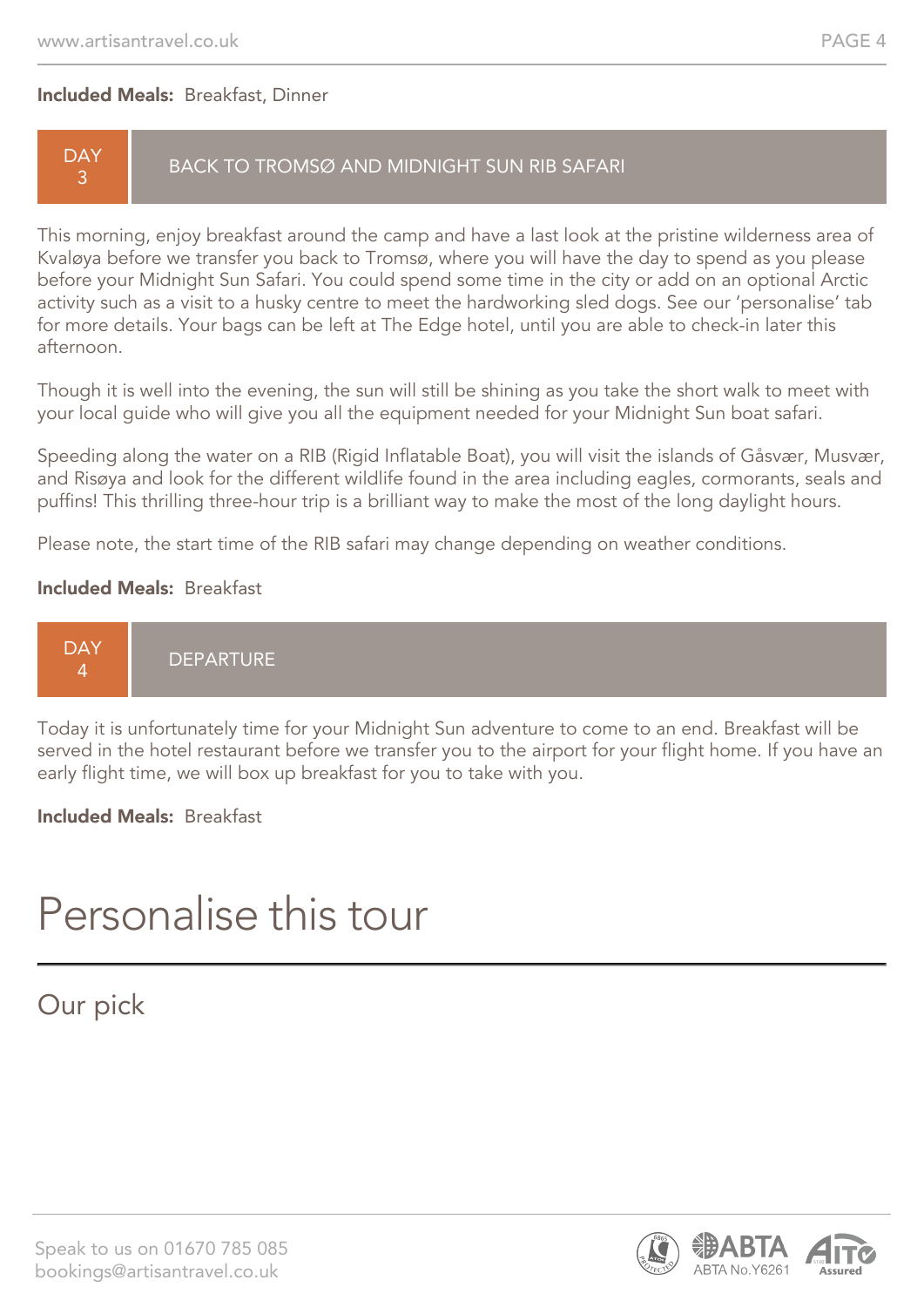

### Husky Visit

Meet the much-loved animals of the Arctic when you visit a sled dog centre just outside of Tromsø.

You will have a guided tour of the centre with an expert musher who will tell you all about their dogs. You will learn about the history of dog sledding and how important it is to the culture here as well as enjoy a short film from Finnmarksløpet, the famous sled race.

Of course, you will also spend some time with the dogs and will meet any puppies if they are here! You will have

plenty of time during this insightful 3-hour tour to ask any questions you may have and meet many of these professional dogs.

Please meet at 14:15 at Booking Point, Roald Amundsens Plass 1A, just a short walk from your hotel.

Available: 1 May - 31 October

Minimum numbers: 2 people

**Duration:** 3.5 hours including transfers

Please ask our Travel Experts for a quotation.

Image Credit: Tromso Villmarkscamp

#### Other options

#### **ACTIVITIES**



### Sea Kayaking

Get a unique vantage point of the stunning Arctic scenery as you take to the water on a sea kayak.

You will meet with your local guide who will show you all the techniques needed for kayaking. This will be a steady paddle and you will usually travel in a double kayak so you don't need any previous kayaking experience, although single kayaks may be arranged upon request.

Following your guide, you will make your way to

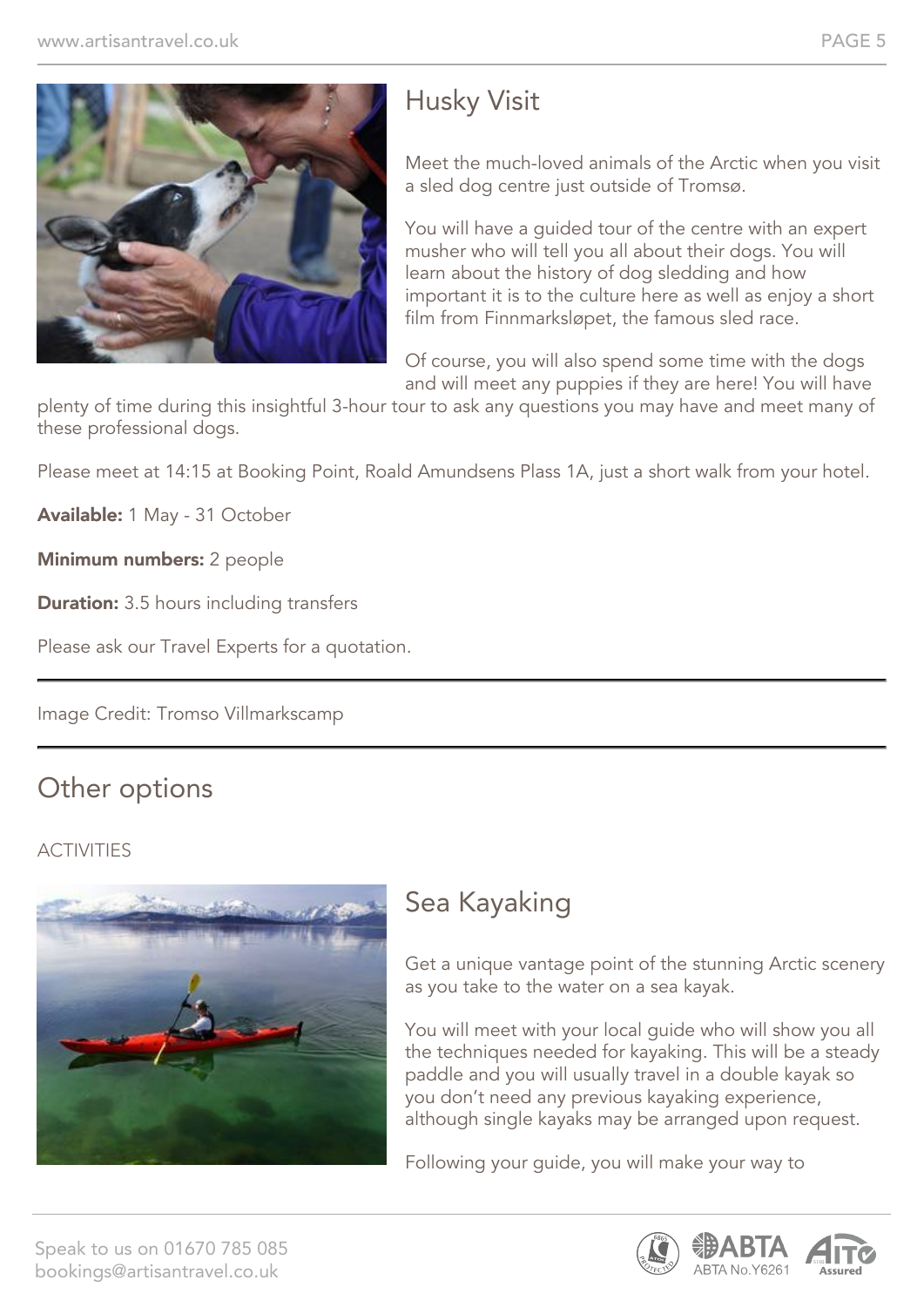Grindøya island where the water is so clear you will be able to spot crabs moving along the sea bed. You will also be able to see flocks of sea birds as you silently move towards their nesting area. Kayaking is a relaxing way to get out onto the water and experience the wonderful nature here.

The guide will also provide a homemade sandwich and chocolate cake - vegetarian options available upon prior request.

Please meet at 09:15 at the Radisson Blu Hotel, just a short walk from your hotel.

Available: 1 June - 31 August on Mondays, Tuesdays, Thursdays and Sundays

Minimum numbers: 2 people

**Duration:** 4.5 hours including transfers

Please bring: Warm clothes, sunglasses, sneakers and a dry change of clothes

Please ask our Travel Experts for a quotation.

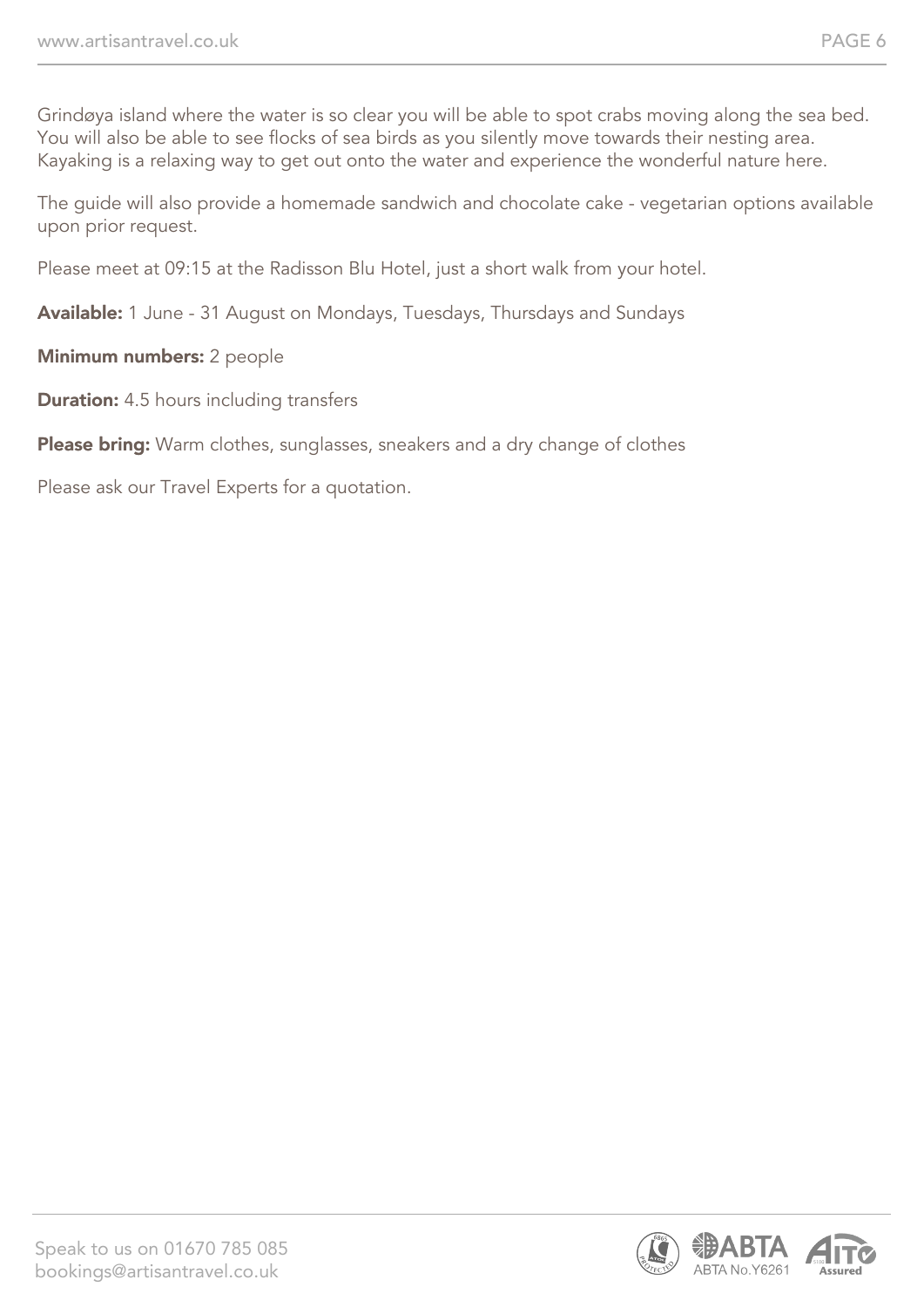

### Husky Trekking

Spend some time with the Arctic's favourite animals while exploring the wonderful surrounding nature during this husky hike activity. There is nothing quite like experiencing the breathtaking nature just outside Tromsø than with a four-legged companion leading the way.

You will transfer to the husky centre where you will receive rubber boots (and rain clothes if necessary). Then, it's time to head into the surrounding nature with your guide and energetic huskies. You will rotate handling the dogs as they are strong and trained to pull.

Along the way, (if the weather conditions are favourable) you will stop for a campfire lunch of Bacalao - a traditional Norwegian fish dish made from locally sourced ingredients. A vegetarian option is available upon preliminary request. The meal will finish with a piece of delicious chocolate cake.

You will then make your way back to the centre after this reinvigorating back-to-nature experience. Upon your return, you will have a guided tour of the sled dog centre and learn all about the lives of the dogs and the traditional racing. You will even have the opportunity to cuddle some puppies if they are here!

Please note, you must have a moderate fitness level and be able to trek over uneven terrain while handling a dog.

Please meet at 09:15 at the Radisson Blu Hotel, just a short walk from your hotel.

Available: 1 June - 9 September on Tuesdays, Thursdays and Saturdays

Minimum numbers: 2 people

**Duration:** 4.5 hours in total including transfers. The hike and lunch will last approximately 1.5-2 hours.

Please ask our Travel Experts for a quotation.

## Included Accommodation

Clarion Hotel - The Edge (Nights: 1,3)

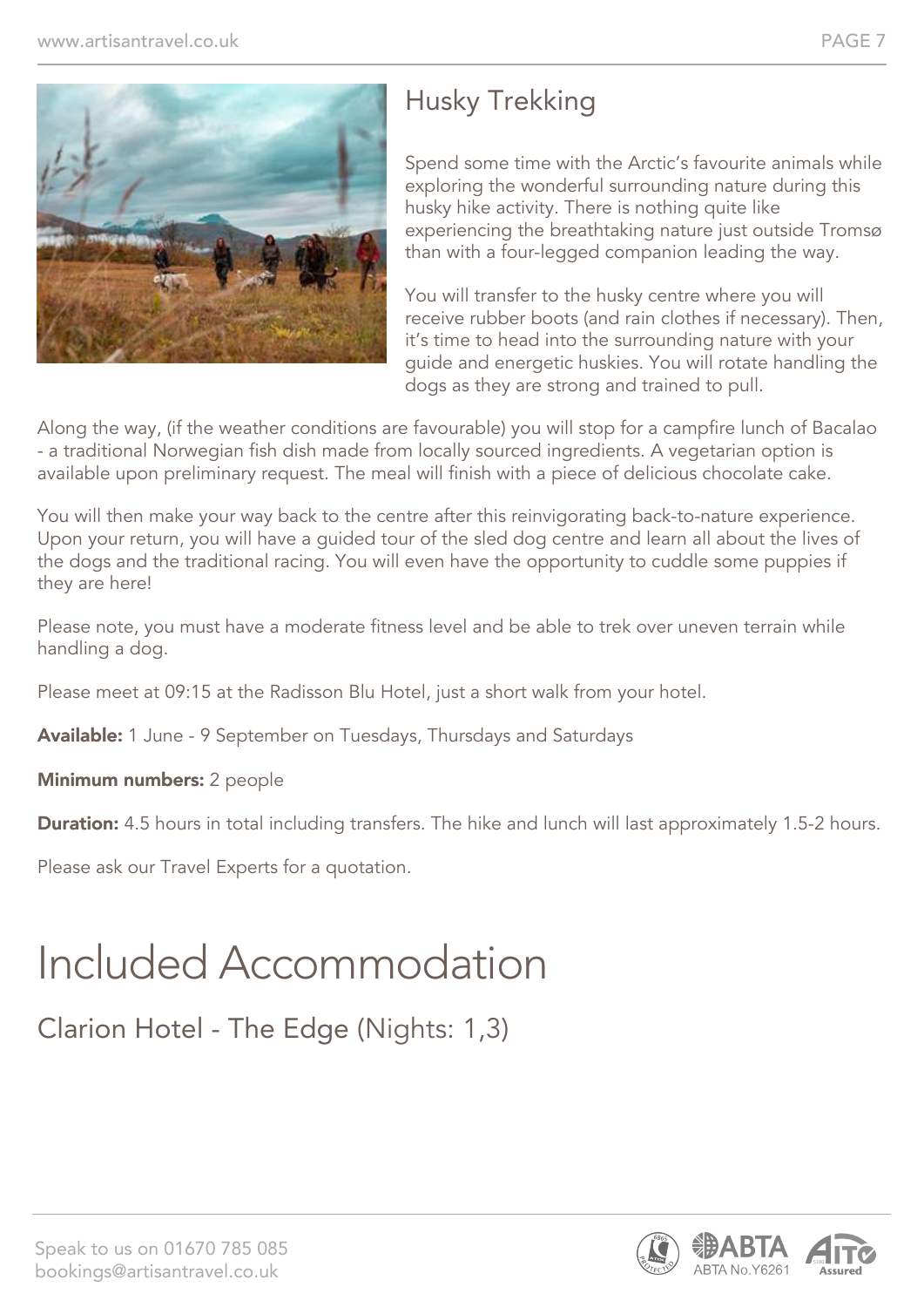

Situated in the heart of the city centre, the Clarion Hotel The Edge is a perfect base to explore Tromsø's vibrant culture scene.

### Hotel Facilities

- Enjoy spectacular views of the Midnight sun from the 11th-floor sky bar the only one of its kind in the city
- The hotel puts great emphasis on being eco-friendly and is built with an environmental classification A
- Keep up with your fitness in the onsite gym with stunning sea views
- Enjoy tastes of Manhattan made using Arctic ingredients in the 'Kitchen and Table' restaurant

#### ROOM FACILITIES

- Twin/Double Rooms: the hotel offers standard double rooms as well as a standard twin room (two single beds). All rooms are ensuite and come with Wi-Fi, minibar, iron and ironing board
- Deluxe Double/Junior Suite/Family Room: for larger groups, we can offer an upgrade to a deluxe double (sleeps up to 3 persons) or a junior suite or family room for 4 people

Please note: the hotel is cash-free; they take payment by credit or debit card and accept all major international cards.

#### Wilderness Camp North Tour (Nights: 2)



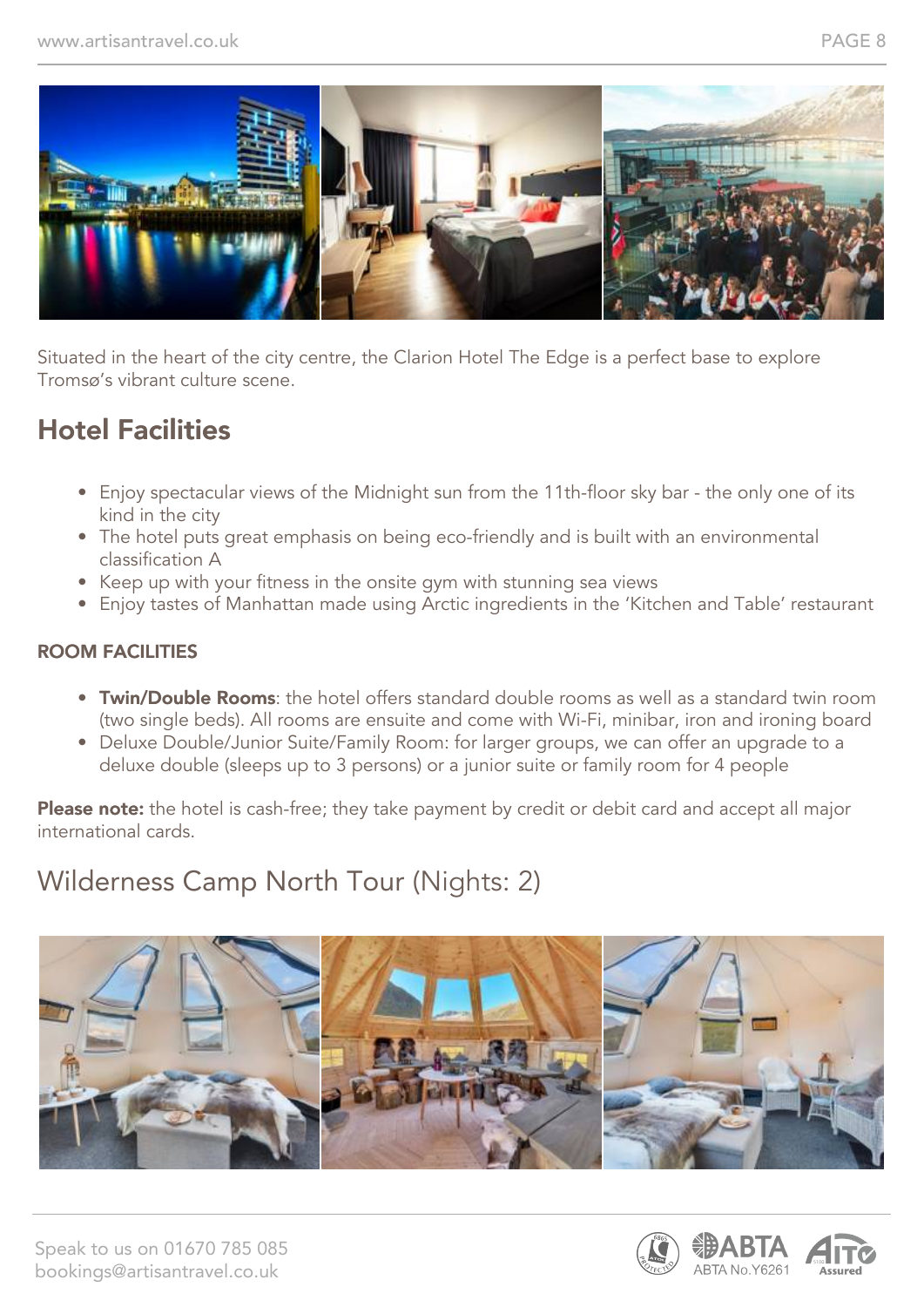Wilderness Camp North Tour is a luxurious camping experience in breathtaking natural surroundings. Located on the island of Kvaløya, only forty minutes from Tromsø, this remote setting is an ideal location to admire the Midnight Sun and the untouched wilderness area outside of the city.

The tents are spacious and luxurious, with cosy double or twin beds. The highlight though is the panoramic windows to completely immerse you in the beautiful scenery outside.

There are no showers at the camp, but there is a water pump which provides fresh water whenever you need it.

#### **Facilities**

- Enjoy the space and luxury of the tent which has heating, a seating area and fantastic views from the overhead windows
- Sample fresh local produce and delicacies such as reindeer soup or fish soup which is are particular favourites in Northern Norway
- The central cabin is an ideal location to relax with a hot drink whilst enjoying the silence of the wilderness. It is equipped with a fireplace to ensure a cosy atmosphere.

#### ROOMS

**Exclusive Tent:** the luxurious tents are equipped with large, cosy double or twin beds and are both bright and spacious. There are windows overhead which provide fantastic views of the surrounding landscape but they are also equipped with blinds, so you can block out the light. Each tent has a seating area, coffee and tea making facilities and a minibar with fresh fruit provided. There are toilets in a separate building and a water pump which gives access to fresh water whenever you need it.

Image credits: North Tour

## The Specifics

### Holiday group size (approximate)

A minimum of 2 and a maximum of 30 people

### Group Size

We always try to provide an approximation of the group size you can expect to be with for the duration of each of our holidays. It may be that you are joined by others for parts of your holiday (such as transfers and particular activities) but the above number reflects those you can normally expect to be with from beginning to end. If group size is something which is particularly important to you, please speak to our Travel Experts and they can suggest the best holidays for you.